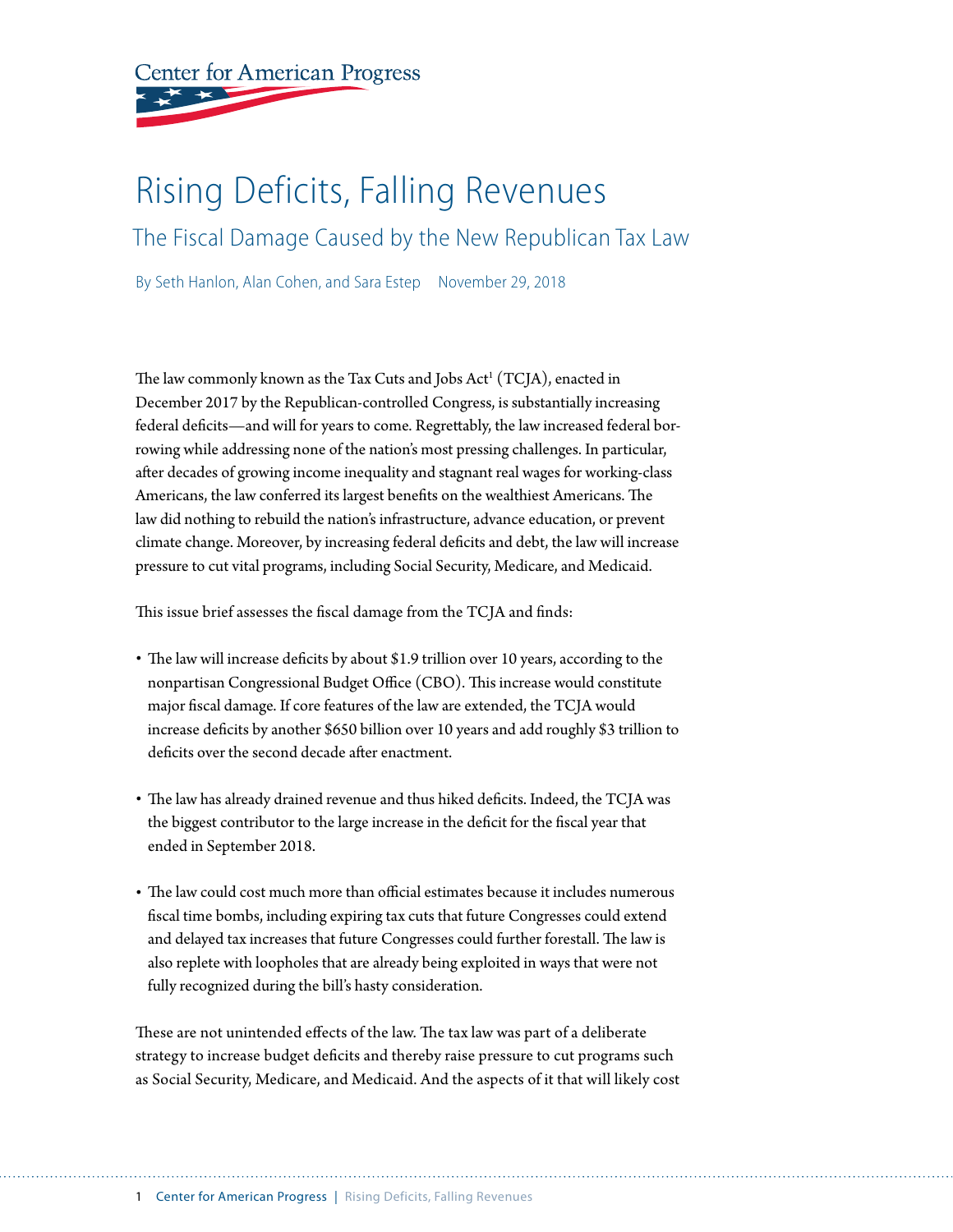more than advertised are, for the most part, also the result of a deliberate strategy: Congressional leaders rushed the bill through Congress with no hearings and little time for public scrutiny in order to obscure its effects. Wealthy individuals and corporations are the law's biggest beneficiaries, and it is no coincidence that they will have many opportunities to stretch the law's myriad loopholes even further and press Congress for even more tax breaks.

## The TCJA will increase federal deficits by \$1.9 trillion over 10 years

When the TCJA was finalized in Congress in December 2017, Congress' nonpartisan Joint Committee on Taxation ( JCT) estimated that the legislation would increase federal budget deficits by about \$1.5 trillion, or \$1.1 trillion if scored dynamically, over the 10-year period from FY 2018 through FY 2027, not including the government's interest costs resulting from the increase in debt.<sup>2</sup> Because the JCT is Congress' official scorekeeper on revenue bills, \$1.5 trillion was the bill's official score upon passage.

In April 2018, the CBO, likely in consultation with the JCT, issued a new estimate of the budgetary effects of the law. The CBO's report estimated that the law would increase deficits by nearly \$1.89 trillion over the FY 2018–2027 period—more than \$400 billion greater over the same period than the JCT had estimated four months earlier.<sup>3</sup> The CBO attributed its higher estimate in part on technical revisions and explained: "Many of those adjustments reflect information that has become available in recent months about the 2017 tax act." In other words, new information had caused the underlying cost estimate of the bill to increase by more than \$400 billion.

The CBO also produced estimates covering the current budget window, which extends through FY 2028. Between FY 2018 and FY 2028, the CBO estimates that the TCJA will cost slightly less, or \$1.84 trillion, than over the original FY 2018–2027 budget window because the law is projected to reduce deficits beginning in 2027. However, as discussed below, there is reason to doubt whether that will be the case. The CBO also produced a dynamic estimate, which included the budgetary impact of macroeconomic feedback, and estimates of the additional interest costs. These latter two effects roughly offset each other, resulting in deficit increases of \$1.9 trillion from FY 2018 to FY 2028. In sum, regardless of how it is measured, the legislation inflicts major fiscal damage.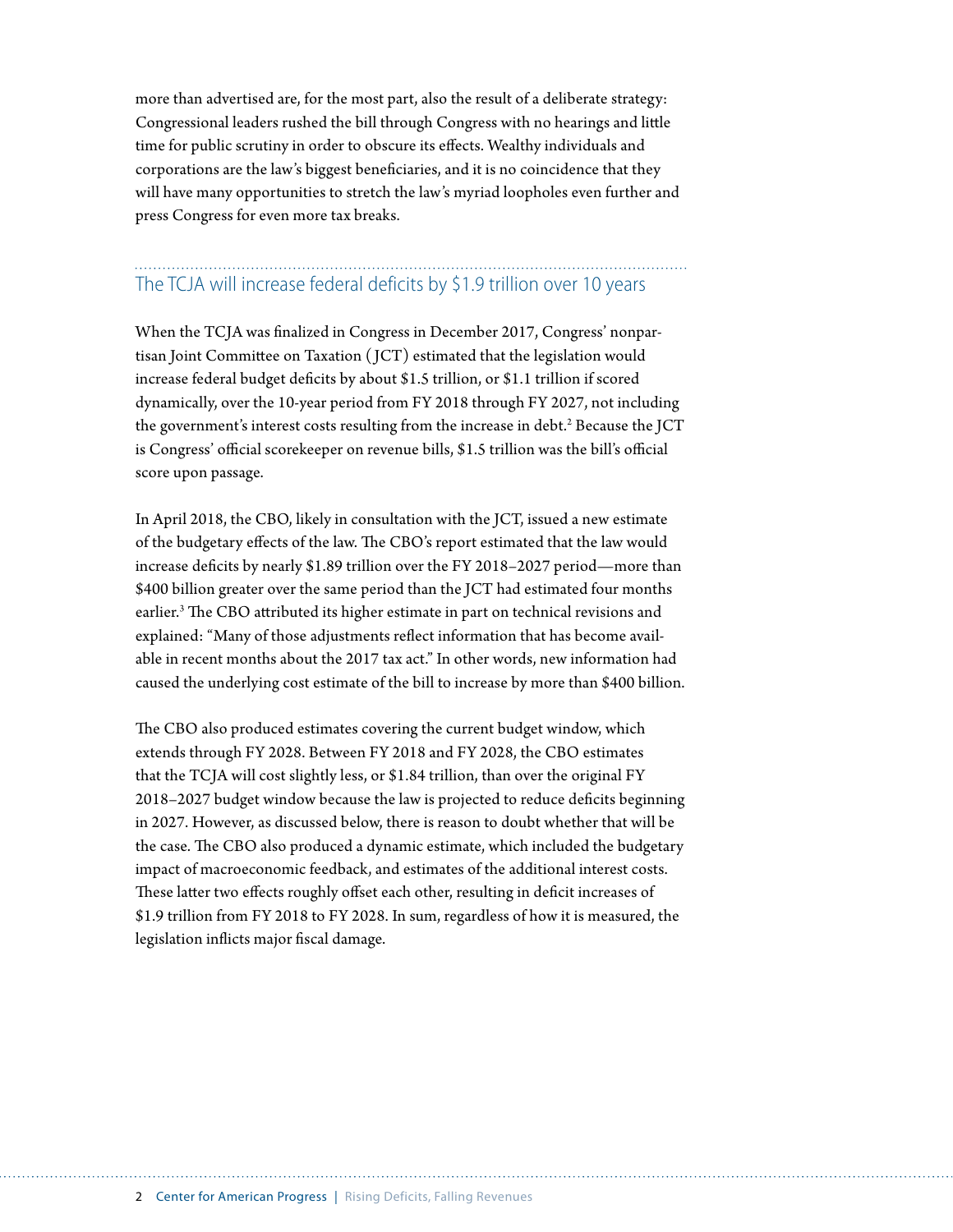#### **TABLE 1 Estimating the cost of the 2017 tax law**

| Original Joint Committee on Taxation<br>score upon passage, December 2017                  | \$1.5 trillion from fiscal years 2018 through 2027, not including debt service                             |
|--------------------------------------------------------------------------------------------|------------------------------------------------------------------------------------------------------------|
|                                                                                            | \$1.1 trillion, including macroeconomic feedback but not debt service                                      |
| Revised estimate from the Congressional<br>Budget Office, April 2018                       | \$1.9 trillion from fiscal years 2018 through 2027 (original budget window),<br>not including debt service |
|                                                                                            | \$1.8 trillion from fiscal years 2018 through 2028, not including debt service                             |
|                                                                                            | \$2.3 trillion from fiscal years 2018 through 2028, including debt service                                 |
|                                                                                            | \$1.9 trillion from fiscal years 2018 through 2028, including macroeconomic<br>effects and debt service    |
| Cost of extending temporary provisions of<br>the TJCA within current budget window         | Individual and estate tax provisions: \$650 billion from fiscal years 2019 through 2028*                   |
|                                                                                            | Full business expensing: \$122 billion                                                                     |
| Estimated cost of the TCJA in second<br>decade (2029 through 2038), assuming<br>extensions | Roughly \$3 trillion, not including debt service                                                           |

\* Note: \$650 billion is the Congressional Budget Office's estimate of extending the TCJA's individual and estate tax provisions. The Joint Committee on Taxation estimated the cost of the House-passed bill extending individual and estate tax provisions to be \$631 billion, owing to some differences between CBO's assumptions and the House bill. Sources: Joint Committee on Taxation, "JCX-67-17: Estimated Budget Effects of the Conference Agreement For H.R. 1, The 'Tax Cuts and Jobs Act", December 18, 2017, available at https://www.jct.gov/publications.html?func=startdown&id=5053; Joint Committee on Taxation,"JCX-69-17: Macroeconomic Analysis of The Conference Agreement for H.R.<br>1, The 'Tax Cuts and Jobs Act'," December 22, 2017, avail Estimated Revenue Effects of H.R. 6760, The 'Protecting Family and Small Business Tax Cuts Act Of 2018,' For Markup By The Committee On Ways And Means on September 13, 2018," September 12, 2018, available at https://www.jct.gov/publications.html?func=startdown&id=5136; Congressional Budget Office, "The Budget and Economic Outlook:<br>2018 to 2028,"Table 4–5 and B-3 (2018), available at http "Extending The TCJA Would Cut Revenue By \$3.8 Trillion Through 2038, Mostly Benefit the Well-Off," Tax Policy Center, September 12, 2018, available at https://www.taxpolicycenter.org/taxvox/extending-tcja-would-cut-revenue-38-trillion-through-2038-mostly-benefit-well.

The tax law inflicts this fiscal damage while also worsening one of the nation's most fundamental problems: economic inequality. The TCJA's benefits were heavily weighted to high-income Americans. The highest-income 1 percent of Americans people with annual incomes of at least \$732,000, averaging \$2.25 million—are receiving an average tax cut of more than \$50,000 this year from the bill.<sup>4</sup> This is more than 50 times greater than the benefit for the average middle-income family. High-income Americans even receive a disproportionately large benefit as a percentage of their income. (see Figure 1)

Moreover, the law was poorly timed and misdirected. It increased federal borrowing to boost demand several years after the U.S. economy needed it most, yet it also failed to seriously address underlying structural challenges in the economy. In the years when the economy was struggling to recover from the Great Recession, the federal government—due to the Republican-led House's demands—shifted prematurely to budget austerity, keeping millions out of work and prolonging the economic pain.<sup>5</sup> Only now, nine years into the recovery, have President Donald Trump and congressional Republicans shifted to expansionary fiscal policy, albeit through a tax bill that delivers low bang for the buck. The tax cuts are likely providing some economic boost this year, but they come at a tremendous cost and in the most inefficient way possible: through long-lasting tax cuts that are weighted toward the already-wealthy. By increasing federal debt, the tax law could worsen future economic downturns by making policymakers more reluctant to address them with aggressive fiscal policy.<sup>6</sup> This wasteful approach to fiscal policy completely ignores the deeper structural challenges facing the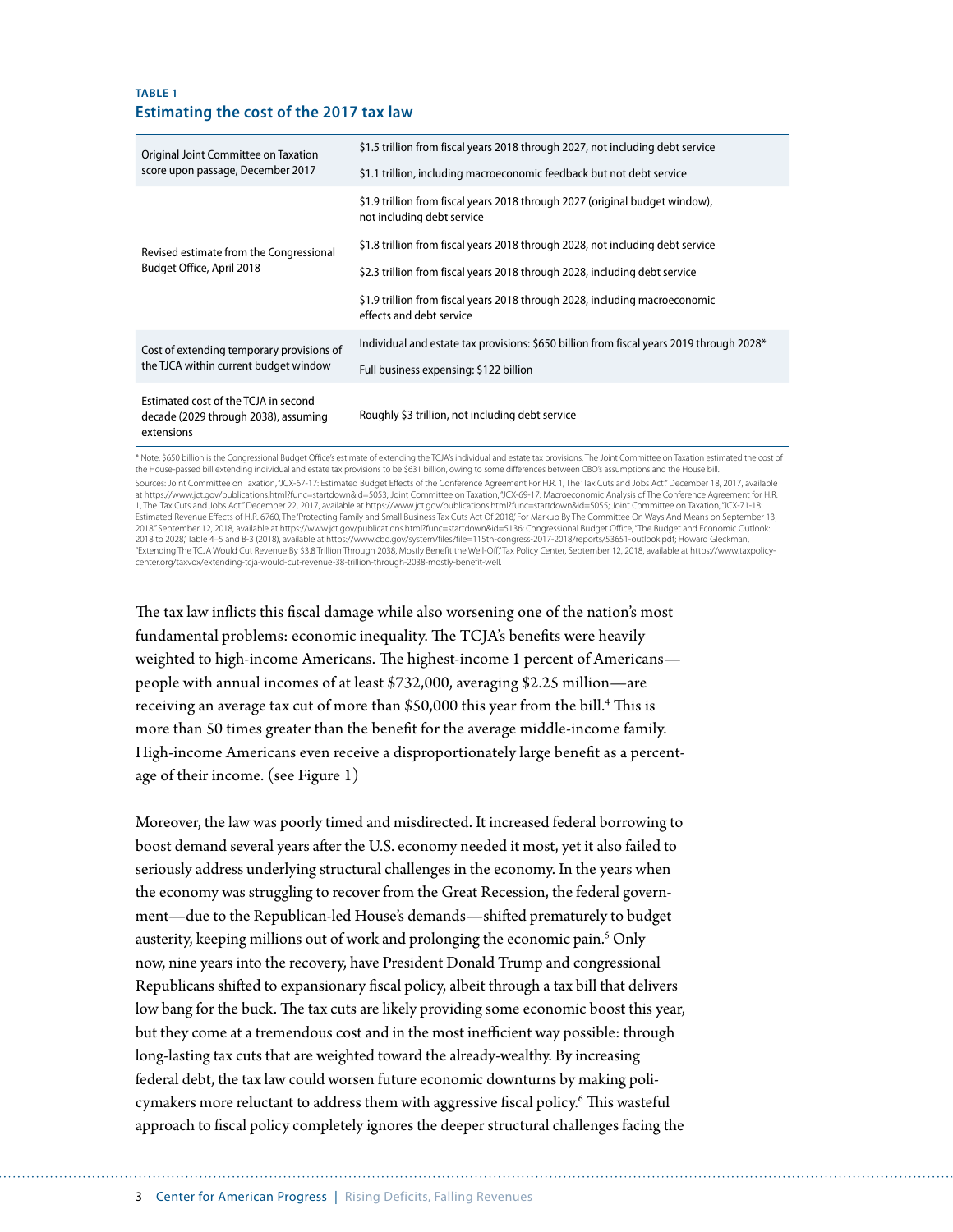U.S. economy, particularly in areas that have been hit hard by deindustrialization. Tax cuts provided to companies are failing to deliver job opportunities, wage growth, or hope to those workers and hard-hit communities, who will have to live with the debt that the TCJA created for years to come.

#### **FIGURE 1 Tax law's distributional impact is skewed toward higher earners**

Percent change in after-tax income by income level under Tax Cuts and Jobs Act, 2025



Source: Tax Policy Center, "T17-0313 - Conference Agreement: The Tax Cuts and Jobs Act; Baseline: Current Law; Distribution of Federal Tax Change by Expanded Cash Income Level, 2025," available at http://www.taxpolicycenter.org/model-estimates/conference-agreement-tax-cuts-and-jobs-act-dec-2017/t17-0313-conference-agreement (last accessed November 2018).

## The tax cut is already draining revenues and increasing deficits

The negative fiscal effects of the tax law are already materializing. In FY 2018, federal revenue fell well short of pre-tax cut projections.7 Revenue for FY 2018 was \$202 billion less than the CBO forecast before the TCJA's passage. FY 2018 revenue was \$325 billion less than the Trump administration projected in its initial budget, which ostensibly incorporated the effects of the president's tax proposals. Moreover, the core provisions of the tax law did not take effect until three months into FY 2018, and the tax payments that individuals made in April 2018 were based on the pre-TCJA tax code. Since May 2018, overall revenue has decreased by 3 percent compared with the same period in 2017, without even adjusting for inflation or growth.<sup>8</sup>

Tax revenue from corporations has fallen dramatically as a result of the massive corporate tax cut that was at the core of the TCJA. The law slashed the corporate tax rate by two-fifths, or from 35 percent to 21 percent, while expanding the already substantial depreciation deductions (moving from bonus depreciation to the more generous full expensing). And rather than phasing in over time, the corporate rate was made immediate, taking effect only days after the bill was signed into law in December 2017. As predicted, corporations paid \$92 billion, or 31 percent, less in taxes in FY 2018 than they did in the year before.9 The decline was more dramatic compared with what corporations would have paid in FY 2018 under pre-TCJA law. Compared with the CBO's pre-TCJA forecast, the decline in corporate tax revenue for FY 2018 was \$119 billion, or 37 percent.<sup>10</sup>

4 Center for American Progress | Rising Deficits, Falling Revenues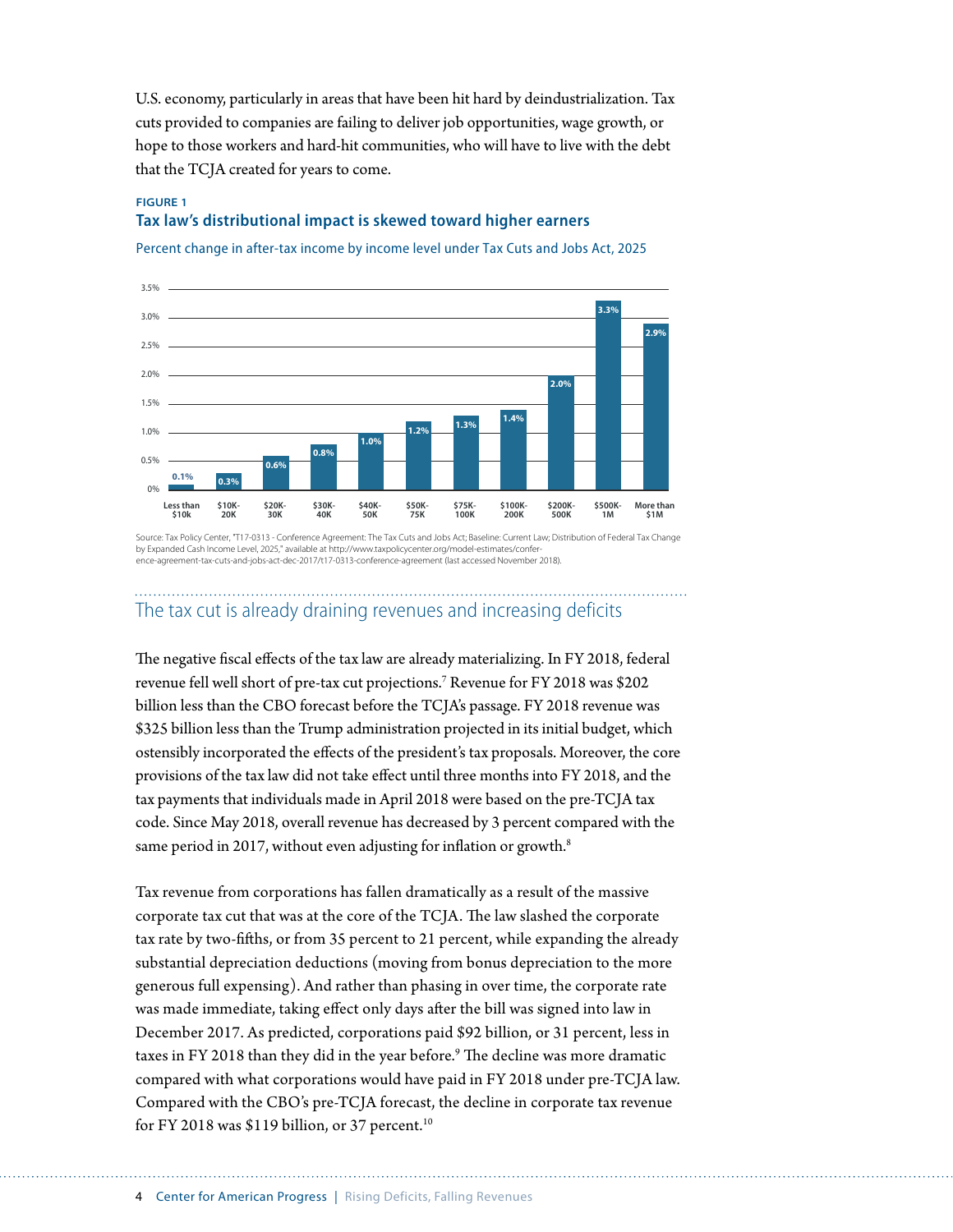#### **FIGURE 2 Corporations are paying much less in taxes as profits soar**



Change in corporate income tax receipts and after-tax corporate profits since 2014

Sources: Federal Reserve Bank of St. Louis, "Federal government current tax receipts: Taxes on corporate income," available at https://fred.stlouisfed.org/series/B075RC1Q027SBEA (last accessed October 2018); Federal Reserve Bank of St. Louis, "Corporate Prots After Tax (without IVA and CCAdj)," available at https://fred.stlouisfed.org/series/CP (last accessed October 2018).

The TCJA was the primary reason the federal budget deficit increased by 17 percent to \$779 billion, or 3.9 percent of gross domestic product (GDP), for FY 2018.11 Revenue fell to 16.5 percent of GDP. The draining of revenue and corresponding rise in the deficit is particularly striking given that the economic recovery has continued apace in 2018, with unemployment levels continuing on the downward trajectory that began in 2009. The level of revenue as a share of GDP in FY 2018 was the lowest in more than 50 years except for six years during and following recessions, FY 2003–2004 and FY 2009–2012.12

The draining of revenues belies the predictions made by the TCJA's proponents. Upon the bill's passage in the Senate, then-Majority Leader Mitch McConnell (R-KY) said: "I not only don't think it will increase the deficit, I think it will be beyond revenue neutral."13 Treasury Secretary Steven Mnuchin claimed that "this tax plan will not only pay for itself but in fact create additional revenue for the government."14 All credible nonpartisan analysts rejected claims that the tax cut would pay for itself, and their warnings of reduced revenue are now bearing out. The TCJA's proponents' claims were premised on the law sparking an enormous boom in private investment, but to date, there is little to no sign of any such investment boom.<sup>15</sup>

## The fiscal damage may be far worse than it appears

Official estimates of the TCJA may significantly understate how much the law will drain revenue over time. Packed within the law are three kinds of fiscal time bombs, the costs of which are not reflected in official estimates. This was deliberate on the part of the bill's authors. As President Trump's Director of the Office of Management and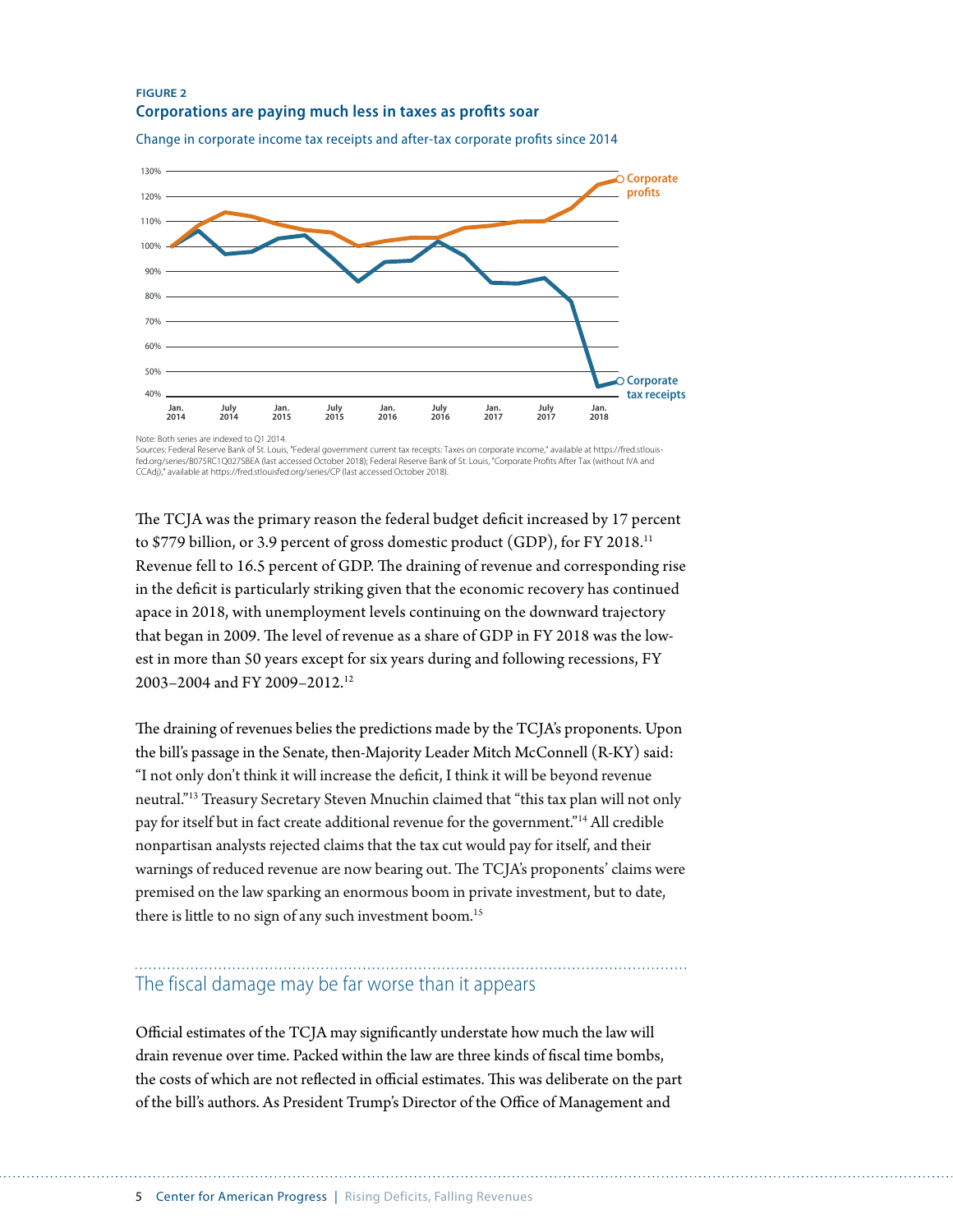Budget Mick Mulvaney has admitted, the timing of many of the bill's provisions was "simply trying to essentially manipulate the numbers and game the system so that you can fall into this square peg"-in other words, to fit within budget constraints.<sup>16</sup>

#### Expiring provisions

Almost all of the TCJA's individual tax provisions expire after 2025, and the law's proponents are already seeking to extend them. The TCJA's authors inserted the 2026 expiration date to manipulate the official scoring of the bill so they could pass it without any support from congressional Democrats. They also chose to advance the bill through the budget reconciliation process, shielding it from a potential filibuster by Senate Democrats. Under the Byrd Rule, bills moved through the reconciliation process cannot score as increasing deficits over the long term, or else they effectively require 60 votes in the Senate.17 The score of reconciliation bills also must fit under the maximum deficit increase allowed in the House-Senate budget resolution, which, under a deal struck by Senate Republicans, was \$1.5 trillion over 10 years.18 To fit within these two constraints, the TCJA's authors chose to sunset the bill's individual tax provisions so that the JCT's official scores would reflect the revenue drain ending after just eight years.<sup>19</sup> While the TCJA gave corporations a permanent net tax cut, it managed to offset that cost in the official estimates through a permanent, broad-based tax increase on individuals—through a technical change in the tax code's inflation adjustments—and the permanent repeal of the Affordable Care Act's (ACA) individual mandate—which scored as reducing deficits because it will result in fewer people having government-subsidized health insurance.<sup>20</sup>

The artificial sunsets reduced the bill's official cost to just less than \$1.5 trillion over 10 years. That allowed the bill to be passed despite unified Democratic opposition and helped some Republican members who had frequently decried rising deficits to rationalize their support for the bill.<sup>21</sup> But no sooner had the TCJA passed than Republican leaders announced they would take up legislation making its costly individual and estate provisions permanent without offsetting the cost. The House passed such legislation in September 2018.22 On top of the original tax cuts, the House bill was estimated to cost an additional \$631 billion within the 10-year budget window, which would bring the total cost from the TCJA and its extension over 10 years to about \$2.5 trillion. The revenue loss would continue in the following decade. Together, the TCJA and the extension of the individual provisions would drain roughly \$3 trillion in revenue over FY 2029–2038, raising the total cost of the legislation over two decades to more than \$5 trillion. (see Table 1) As with the original TCJA, the extension of its individual and estate tax provisions favors people with high incomes. The average household in the top 1 percent of incomes would receive a \$40,000 annual tax cut; this is more than 80 times greater than the average tax cut for households in the bottom-earning 60 percent.

The TCJA also included other temporary provisions that lose revenue and would continue to do so if extended. The largest is full expensing of business investment, which would add \$122 billion to the TCJA's cost over the next decade if extended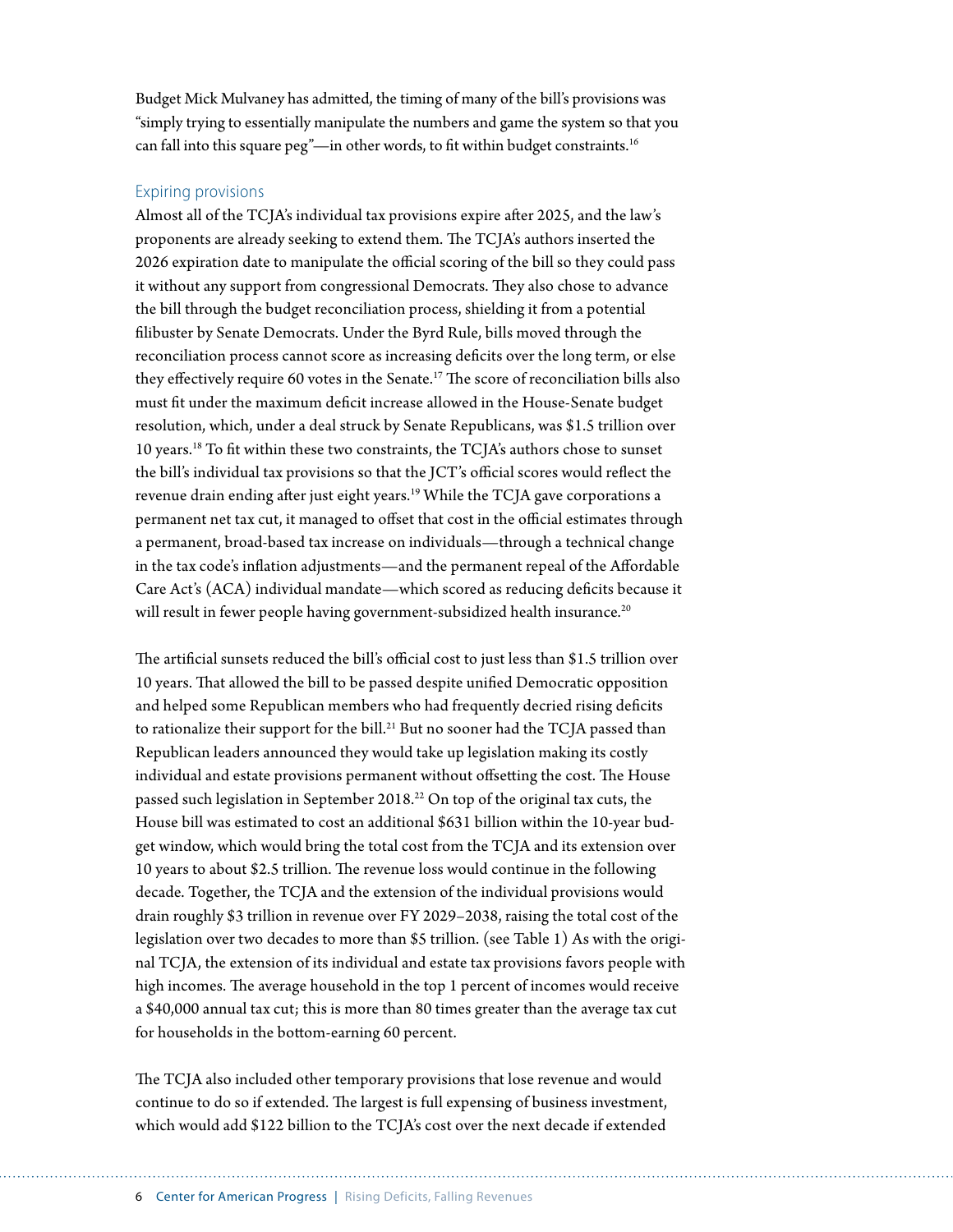beyond its scheduled phasedown.<sup>23</sup> Other sunsetting provisions would add around another  $$60$  billion over that period.<sup>24</sup> If permanently extended, the cost of these provisions would continue beyond the next decade as well.

#### Delayed revenue-raising provisions

The TCJA included many provisions that raise revenue from corporations and other businesses, which partially offset the cost of the corporate and business tax cuts. However, several of the biggest of these provisions do not begin or take full effect for several years, giving the business community plenty of time to lobby Congress to stave them off. For example, the TCJA's authors reduced the official 10-year cost of the bill by \$120 billion with a provision requiring businesses to spread their deductions for research and experimentation expenses over a five-year period rather than claiming them immediately. But that provision does not take effect until 2022 and will certainly be the subject of intense lobbying before then.

Other corporate and business provisions take effect in 2018 but become more stringent in later years, creating the same dynamic. Two of the most significant are the tax on certain foreign income of U.S. companies, known as the global intangible low-taxed income (GILTI) tax, which starts at a rate of 10.5 percent—half the U.S. domestic rate—but rises to 13.125 percent after 2025; and the limit on interest deductions, which becomes tighter starting in 2022. If these two provisions are not dialed up on schedule, the TCJA's cost would increase by tens of billions of dollars.

Although it was billed as a once-in-a-generation tax reform, the TCJA failed to permanently resolve the fate of the so-called tax extenders—the temporary tax breaks that Congress has habitually extended for one or two years at a time. In 2015, and at a sizeable cost, former President Barack Obama and Congress reached agreement on legislation to make many of these extenders permanent while letting others expire after 2016 or gradually phase down. At the time, House Speaker Paul Ryan (R-WI) said: "We are ending Washington's days of extending tax policies one year at a time."25 Any legislation worthy of being called tax reform should have resolved the fate of these provisions once and for all. But the TCJA was silent on them, and soon after, Congress extended them for yet another year, retroactively for 2017, at a cost of \$13 billion. If these provisions continue to be extended, they would drain \$92.5 billion of revenue over the next decade.<sup>26</sup>

#### Gaping loopholes

The revenue drain from the TCJA could also be greater than initial estimates as clever lawyers and accountants find ways to exploit the law's loopholes. The TCJA is an enormously complex piece of legislation that was rushed through Congress in only 50 days with no public hearings—a shocking departure from norms of tax policymaking.27 Whereas Congress worked on the Tax Reform Act of 1986 for 53 weeks, the TCJA went from introduction to enactment in just seven weeks.<sup>28</sup> The process gave tax experts and the public very little chance to scrutinize the legislation. A group of tax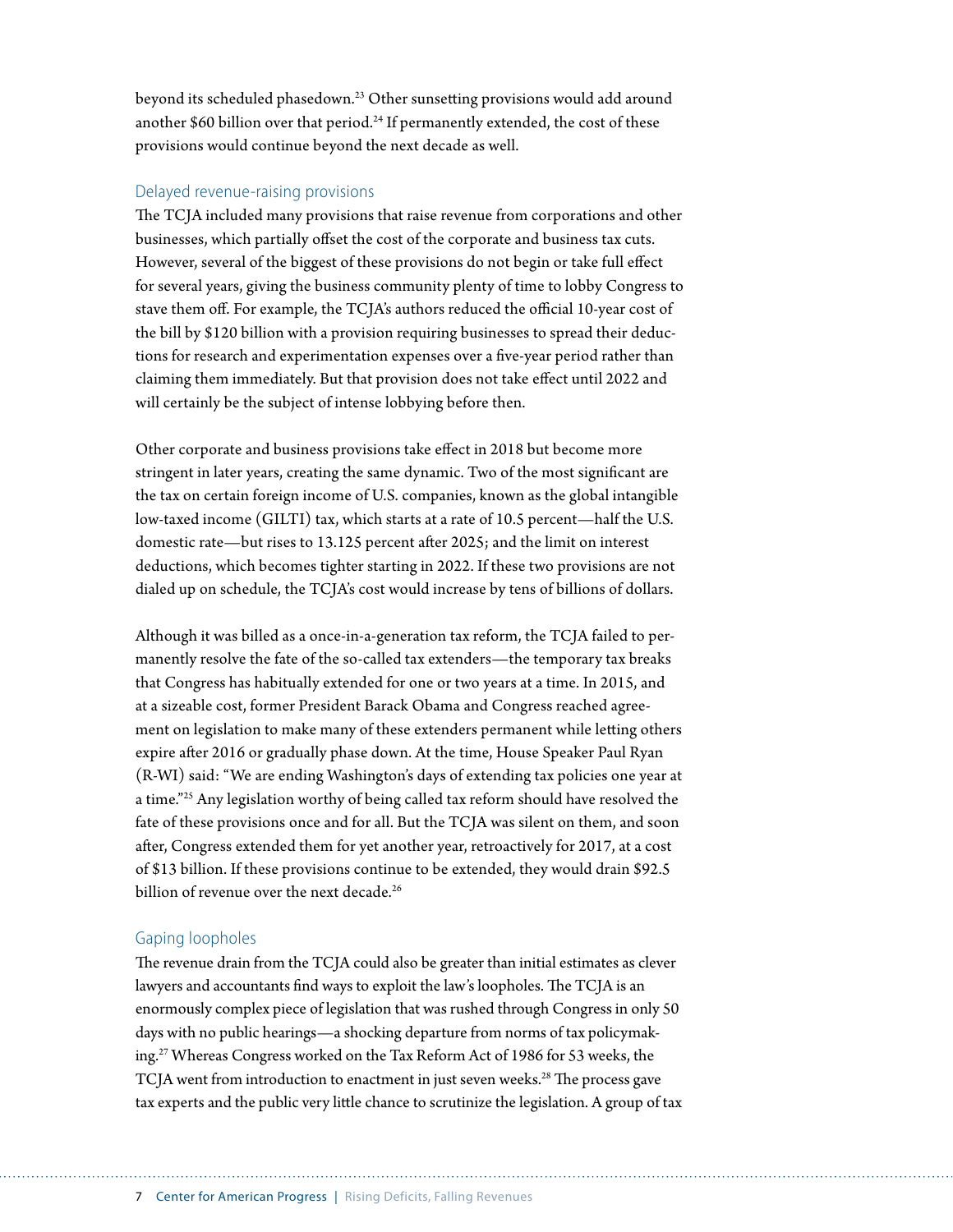law scholars hurriedly assembled an extensive list of ways that taxpayers, and particularly corporations and well-heeled individuals with expensive tax advisers, could game the new tax system.29 But Congress did not address the red flags that they raised, and corporations and wealthy taxpayers are already actively gaming the new law.30 In fact, some large corporations began gaming aspects of the law even before it was passed, such as the differential rate on offshore earnings held in cash and noncash assets, which was telegraphed well ahead of the law's enactment.<sup>31</sup>

The JCT's cost estimates seek to account for this kind of tax avoidance, but given the law's truncated consideration, it is unlikely that the JCT, with its first-rate but fairly small staff of about five dozen people, anticipated all of the schemes that would develop over time. Such a rushed and secretive process inevitably creates an asymmetry: Powerful corporations and interest groups will speak up when they are disadvantaged by draft provisions under consideration but may stay silent when they spot hidden loopholes that work to their advantage.

Furthermore, congressional Republicans have waged a sustained effort to starve the Internal Revenue Service (IRS) of the resources that it needs to prevent illegal tax evasion and aggressive tax avoidance by corporations and individuals wealthy enough to hire high-priced tax advisers. The number of IRS enforcement personnel is down by one-third since 2011.<sup>32</sup>

Following are examples of major provisions of the law that may lose much more revenue or raise much less revenue than anticipated at the time of enactment.

#### Passthrough business deduction

Before the TCJA, people who own passthrough businesses such as partnerships, S-corporations, and LLCs paid taxes on the income from those businesses at ordinary income tax rates. The TCJA created a special new deduction that effectively cuts the rate on such income by 20 percent, with various, highly complex rules, or so-called guardrails, restricting the deduction for some owners and types of businesses. As tax expert Michael J. Graetz explains:

*The new law creates important new differences in tax rates between employees and sole proprietorships—including individual independent contractors—and among businesses depending on their levels of income, their kinds of business, and, for higher income businesses, the wages they pay and the size of their business assets ... Never before 2018 have such sharp distinctions in tax rates been applied so broadly to varying industries and lines of business.33*

These arbitrary rules invite massive tax gaming, which undermines the integrity of the tax system. And indeed, the collective brainpower of the tax and accounting worlds is now being applied to exploit the new provision by recharacterizing income as the kinds eligible for the deduction—as well as to lobby the IRS and Treasury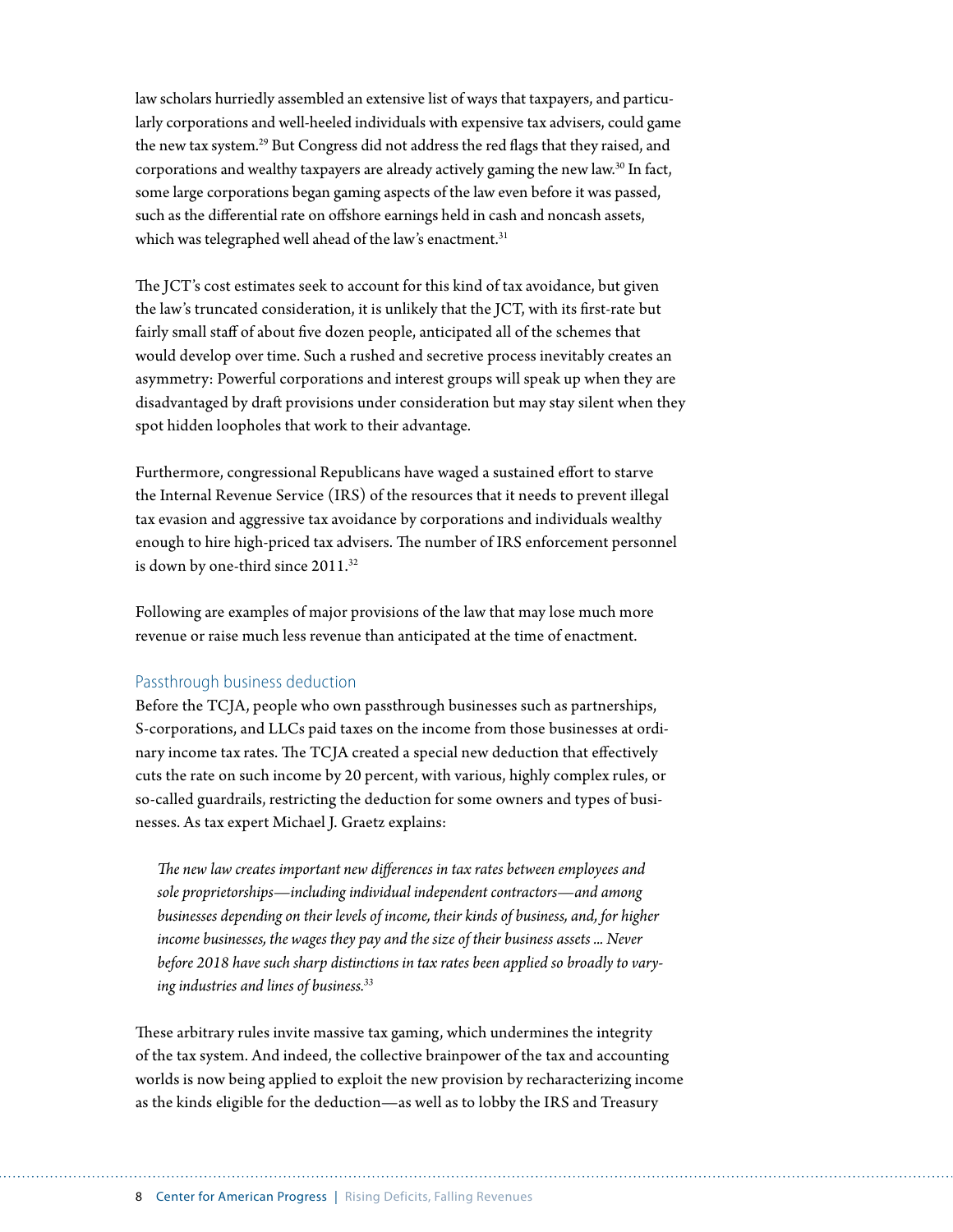Department for more businesses to receive the favored treatment.<sup>34</sup> The passthrough deduction was estimated to reduce revenues by \$414 billion over 10 years. But, as many experts have warned, the recent tax expenditure estimates from the JCT suggest that it will prove much more costly.35 And the CBO's April report cautioned that its estimates of the law's costs are subject to significant uncertainty, noting specifically that the estimates "incorporate the expectation that the Treasury will be able to enforce the limits that the [TCJA] places on the types of income that are eligible for the deduction."36 Few tax lawyers share that expectation, which means that the deduction could prove far more costly than estimated.

#### Opportunity Zone tax shelter

The TCJA carved out new and very generous capital gains tax breaks for investments linked to certain geographical areas, ostensibly in an effort to spur investment in economically distressed communities. Investors who have unrealized capital gains can delay taxes by rolling over their investments into Opportunity Funds. Over time, these investors receive a generous tax break on their original gains and zero tax on their gains from the fund. Official estimates were that the provision would reduce revenues by \$1.6 billion over 10 years—mere pennies in the scheme of the tax bill—partly because of budget window gaming.<sup>37</sup> But early real-world indications are that this incentive may prove to be a much bigger boondoggle than was fully understood during the TCJA's rushed consideration, adding to its fiscal cost.<sup>38</sup> Moreover, it seems increasingly unlikely that residents of distressed communities will be the main beneficiaries of this new incentive, as opposed to wealthy investors and intermediaries. The magnitude of the tax benefits for investors is potentially limitless, while there are no hard rules to ensure that zone residents benefit in the form of jobs, subcontracts, or other opportunities.39

#### State and local tax deduction cap

One of the biggest revenue-raising provisions in the TCJA is the \$10,000 limit placed on the personal itemized deduction for state and local taxes (SALT). That provision, in conjunction with other changes to itemized deductions, reduced the bill's official cost by \$668 billion. But experts warned that state legislatures could respond by changing their tax systems in ways that would allow their residents to continue claiming uncapped SALT deductions on their federal taxes.<sup>40</sup> Since the TCJA was enacted, legislators in several states have introduced bills providing so-called workarounds to the SALT cap, and Connecticut, New York, New Jersey, and Oregon have enacted versions of such workarounds. The IRS and Treasury Department have proposed regulations curbing one such workaround, but states may push forward with others.<sup>41</sup>

#### Repatriation tax

The TCJA's 10-year cost was reduced by \$339 billion through a one-time transition tax on the large amounts of earnings that U.S. corporations had booked in their foreign subsidiaries, on which they had never paid U.S. tax. The bill provided for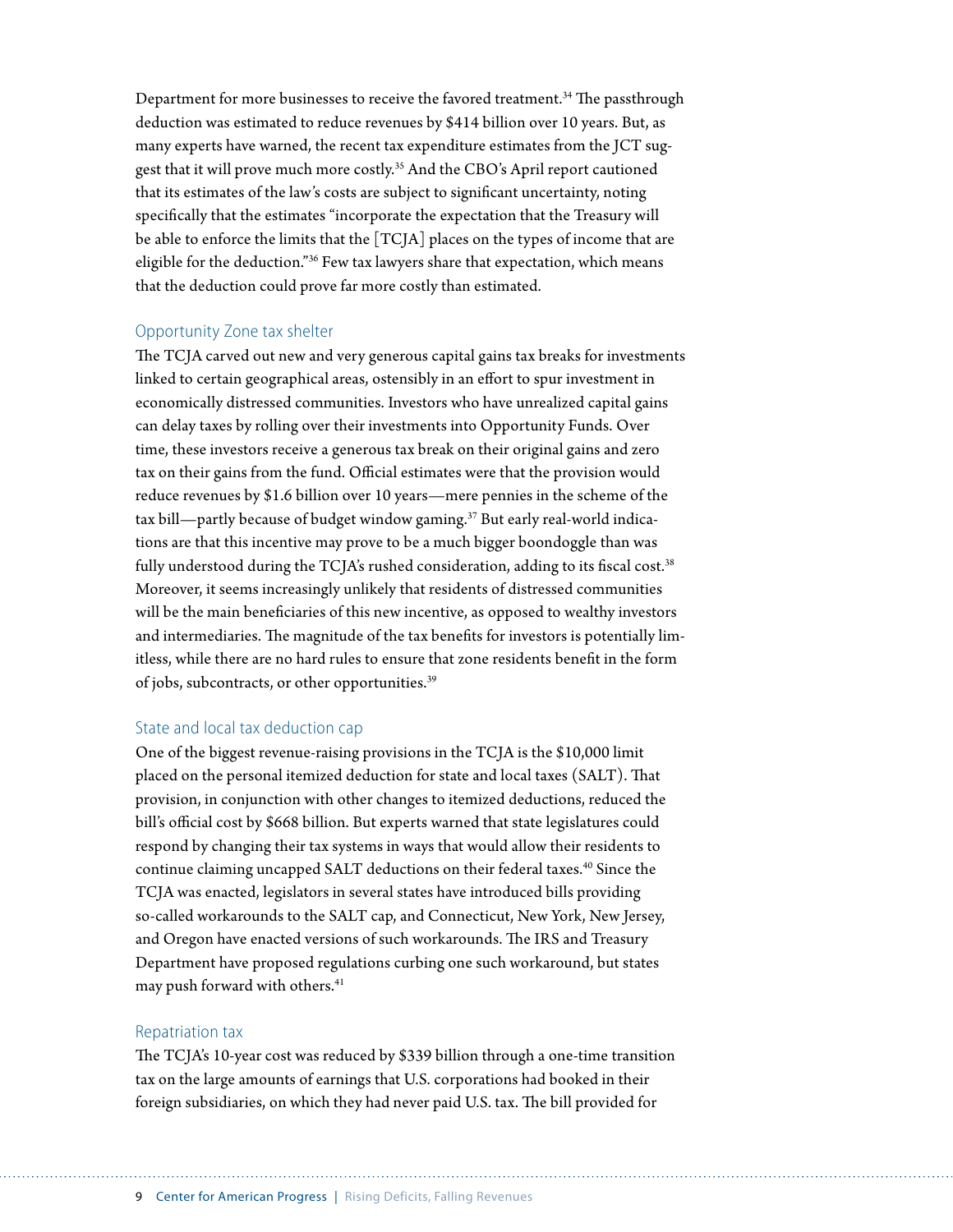a two-tiered transition rate: 8 percent for earnings held in illiquid assets and 15.5 percent for liquid assets.42 Because it was fairly well-known in advance that Congress would adopt this basic structure for taxing overseas earnings, companies engaged in tax planning by moving assets around.<sup>43</sup> Based on actual corporate earnings reports released this year, Bloomberg Tax has estimated that the revenue haul from the onetime tax could be less than half of the \$339 billion estimate.<sup>44</sup>

### Implications and solutions

The fiscal damage from the TCJA is only one of the law's unfortunate effects. The law will also increase income and wealth inequality and widen the racial wealth gap.45 It sabotages the ACA by repealing the individual mandate, which the CBO estimates will raise health insurance premiums by 10 percent and result in roughly 9 million more people without insurance.<sup>46</sup> The law sold out the Arctic National Wildlife Refuge for oil drilling.<sup>47</sup> And according to estimates, it will reduce charitable giving by 5 percent, which will mean about \$20 billion less for the nation's charities each year.<sup>48</sup>

The loss of revenue from the TCJA is severe, and unless policymakers address it, it will grow. From the initial cost estimate of \$1.5 trillion over 10 years and the revised estimate of \$1.9 trillion, the cost will grow if Congress extends its revenue-draining provisions and/or staves off its revenue-raising provisions. The cost could also grow if the Treasury Department and IRS do not aggressively guard against gaming.

The law's proponents claimed that the TCJA would pay for itself. Some even claimed that it would raise revenue. But those predictions were baseless to begin with and are already being proved wrong. Now the law's proponents are suggesting that the costs will need to be made up by cutting Social Security, Medicare, and Medicaid—effectively making working Americans and the elderly pay for tax cuts for the wealthy and corporations.

Policymakers should take the following steps to mitigate and reverse the fiscal damage from the TCJA.

#### Stop extending tax breaks

Congress should stop extending tax breaks, including the new ones that the TCJA created, without offsetting the revenue loss. Moreover, the so-called extenders were extended through 2017 retroactively, and House Republicans are now seeking to extend them retroactively for 2018 in the lame-duck session of Congress.<sup>49</sup> Congress should fully offset these provisions or let them remain expired.<sup>50</sup> Congress should also resist pressure to further delay revenue-raising provisions or address supposed errors in the TCJA by expanding tax breaks without offsetting the resulting costs.<sup>51</sup>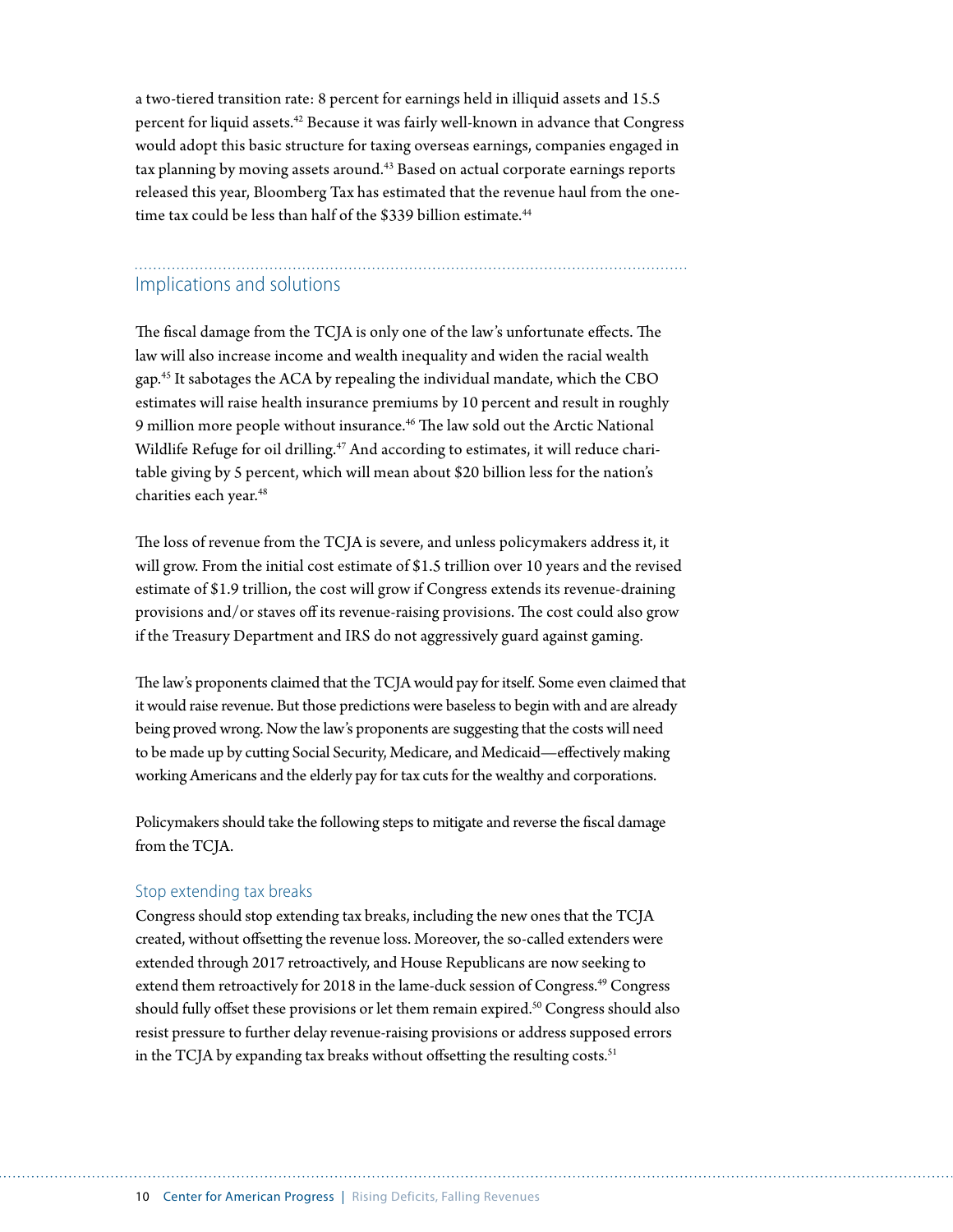#### Prevent tax evasion by strengthening the IRS

Congress must strengthen the IRS' ability to prevent tax avoidance. The complexities and special tax breaks in the new law will reward those with resources to exploit them and those who are most willing to push legal boundaries.<sup>52</sup> In addition, the United States was already losing more than \$400 billion in revenue each year due to noncompliance.53 Recent high-profile stories illuminate the problem of tax evasion by wealthy individuals, including, allegedly, by President Trump and his associates, and its tie-in to corruption.<sup>54</sup> Congress should significantly boost the IRS' budget, including its enforcement resources, to minimize the revenue loss from the TCJA and protect the integrity of the tax system.

#### Reverse the tax breaks for those who need them least

Most importantly, future Congresses must fundamentally restructure the TCJA to reverse all of the tax cuts for the wealthy and corporations, end egregious loopholes such as the passthrough deduction, and raise revenue to meet national challenges.

## Conclusion

In sum, the TCJA was a deeply fiscally irresponsible giveaway that favored profitable corporations and wealthy Americans. The law will increase federal borrowing by nearly \$2 trillion—and in all likelihood much more than that amount due to the fiscal time bombs it includes. Moreover, the legislation failed to address the nation's most urgent challenges. And by increasing federal debt, the law will raise the pressure to cut vital programs such as Social Security, Medicare, and Medicaid. Finally, the legislation could make policymakers much more reluctant to respond aggressively to future economic downturns. Congress should address the TCJA's deep flaws as soon as possible through real tax reform.

*Seth Hanlon and Alan Cohen are senior fellows at the Center for American Progress. Sara Estep is a research assistant at the Center.*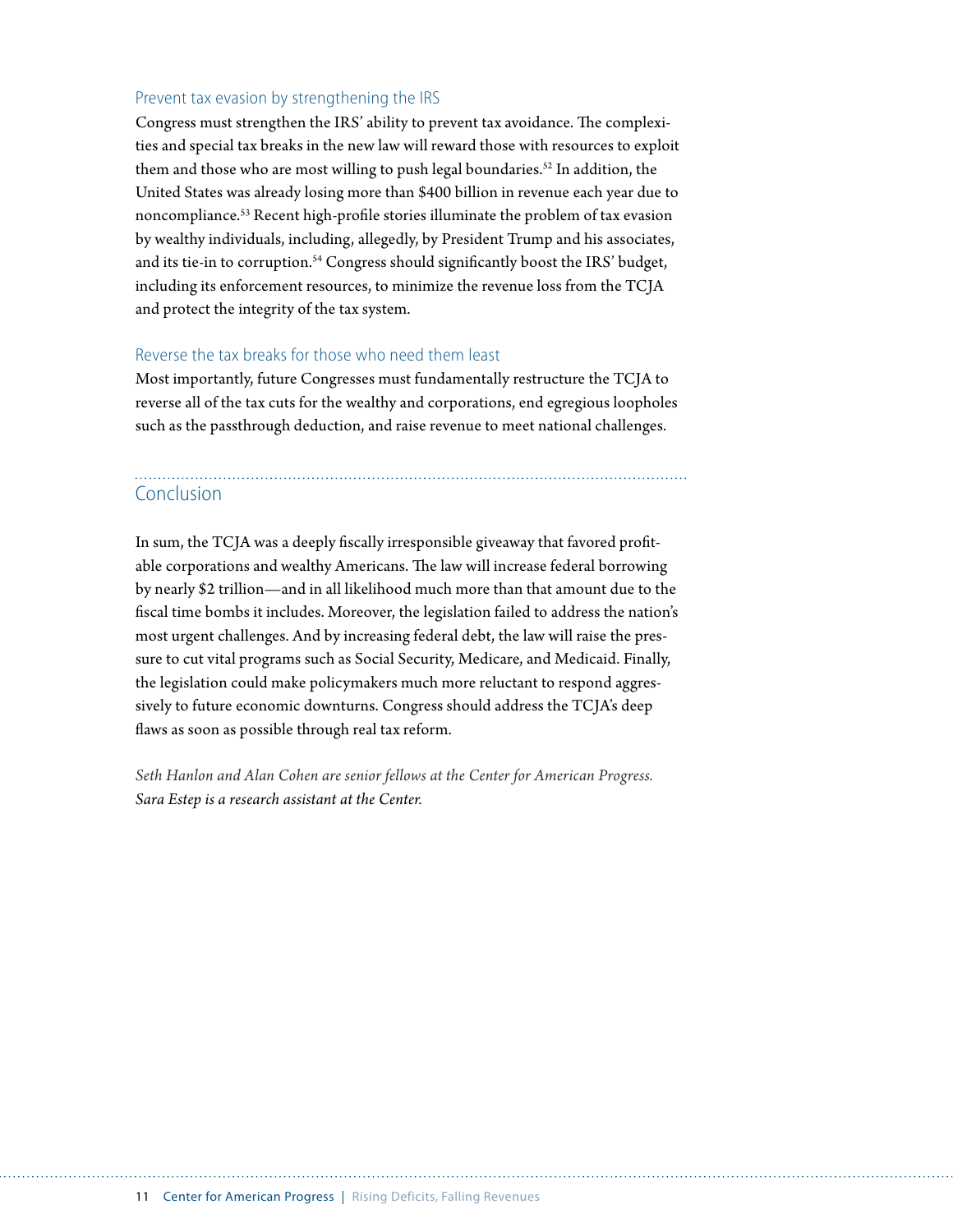### Endnotes

- 1 *An Act to provide for reconciliation pursuant to titles II and V of the concurrent resolution on the budget for fiscal year*  2018, Public Law 115–97, 115 Cong. (December 22, 2017), available at [https://www.congress.gov/bill/115th-con](https://www.congress.gov/bill/115th-congress/house-bill/1)[gress/house-bill/1.](https://www.congress.gov/bill/115th-congress/house-bill/1)
- 2 The TCJA is the unofficial name of *An Act to provide for reconciliation pursuant to titles II and V of the concurrent resolution on the budget for fiscal year* 2018. For the JCT's official score, see Joint Committee On Taxation, "Estimated Budget Effects of the Conference Agreement for H.R. 1, The 'Tax Cuts and Jobs Act'" (2017), available at [https://](https://www.jct.gov/publications.html?func=startdown&id=5053) [www.jct.gov/publications.html?func=startdown&id=5053](https://www.jct.gov/publications.html?func=startdown&id=5053). Using so-called dynamic scoring, the JCT found that the bill's cost would be \$1.1 trillion over FYs 2018–2027, without counting additional interest on the debt. See Joint Committee On Taxation, "Macroeconomic Analysis of the Conference Agreement for H.R. 1, The 'Tax Cuts and Jobs Act'" (2017), available at [https://www.jct.gov/publications.](https://www.jct.gov/publications.html?func=select&id=76) [html?func=select&id=76.](https://www.jct.gov/publications.html?func=select&id=76)
- 3 Congressional Budget Office, "The Budget and Economic Outlook: 2018 to 2028" (2018), table B-3, p. 129, available at [https://www.cbo.gov/system/files?file=115th-con](https://www.cbo.gov/system/files?file=115th-congress-2017-2018/reports/53651-outlook.pdf)[gress-2017-2018/reports/53651-outlook.pdf](https://www.cbo.gov/system/files?file=115th-congress-2017-2018/reports/53651-outlook.pdf). The CBO's estimate of the deficit increases for the FY 2018–2028 period was \$1.843 trillion.
- 4 Tax Policy Center, "T17-0312 Conference Agreement: The Tax Cuts and Jobs Act; Baseline: Current Law; Distribution of Federal Tax Change by Expanded Cash Income Percentile, 2018," December 18, 2017, available at, [https://](https://www.taxpolicycenter.org/model-estimates/conference-agreement-tax-cuts-and-jobs-act-dec-2017/t17-0312-conference-agreement) [www.taxpolicycenter.org/model-estimates/conference](https://www.taxpolicycenter.org/model-estimates/conference-agreement-tax-cuts-and-jobs-act-dec-2017/t17-0312-conference-agreement)[agreement-tax-cuts-and-jobs-act-dec-2017/t17-0312-con](https://www.taxpolicycenter.org/model-estimates/conference-agreement-tax-cuts-and-jobs-act-dec-2017/t17-0312-conference-agreement)[ference-agreement](https://www.taxpolicycenter.org/model-estimates/conference-agreement-tax-cuts-and-jobs-act-dec-2017/t17-0312-conference-agreement).
- 5 See, for example, Jared Bernstein, "What's wrong with upside-down Keynesianism," On The Economy: Jared Bernstein Blog, October 17, 2018, available at [http://](http://jaredbernsteinblog.com/whats-wrong-with-upside-down-keynesianism/) [jaredbernsteinblog.com/whats-wrong-with-upside-down](http://jaredbernsteinblog.com/whats-wrong-with-upside-down-keynesianism/)[keynesianism/;](http://jaredbernsteinblog.com/whats-wrong-with-upside-down-keynesianism/) Andrew Fieldhouse, "Speaker Boehner pledges to hijack the debt ceiling and jeopardize recovery again," Economic Policy Institute: Working Economics Blog, May 17, 2012, available at [https://www.epi.org/blog/john](https://www.epi.org/blog/john-boehner-debt-ceiling-spending-cuts/)[boehner-debt-ceiling-spending-cuts/](https://www.epi.org/blog/john-boehner-debt-ceiling-spending-cuts/).
- 6 Christina D. Romer and David H. Romer, "Why Some Times Are Different: Macroeconomic Policy and the Aftermath of Financial Crisis," (Berkeley, CA: University of California, Berkeley: 2017), available at [https://eml.berkeley.](https://eml.berkeley.edu/~dromer/papers/Romer&RomerCrisesandPolicyRevised.pdf) [edu/~dromer/papers/Romer&RomerCrisesandPolicyRevis](https://eml.berkeley.edu/~dromer/papers/Romer&RomerCrisesandPolicyRevised.pdf) [ed.pdf](https://eml.berkeley.edu/~dromer/papers/Romer&RomerCrisesandPolicyRevised.pdf).
- 7 Actual FY 2018 revenue is reported in Bureau of the Fiscal Service, "Monthly Treasury Statement: October 2018" (2018), available at [https://www.fiscal.treasury.gov/fsre](https://www.fiscal.treasury.gov/fsreports/rpt/mthTreasStmt/current.htm)[ports/rpt/mthTreasStmt/current.htm.](https://www.fiscal.treasury.gov/fsreports/rpt/mthTreasStmt/current.htm) The CBO's last forecast before the enactment of the TCJA was in June 2017, available at Congressional Budget Office, "Revenue Projections, by Category: June 2017," available at https://www. cbo.gov/about/products/budget-economic-data#7 (last accessed November 2018). For the Trump administration's pre-TCJA revenue forecast, see Office of Management and Budget, "Mid-Session Review: Budget of the U.S. Government: Fiscal Year 2018" (2018), available at [https://www.](https://www.whitehouse.gov/wp-content/uploads/2017/11/18msr.pdf) [whitehouse.gov/wp-content/uploads/2017/11/18msr.pdf](https://www.whitehouse.gov/wp-content/uploads/2017/11/18msr.pdf).
- 8 Bureau of the Fiscal Service, "Monthly Receipts, Outlays, and Deficit or Surplus, Fiscal Years 1981-2019," available athttps://www.fiscal.treasury.gov/fsreports/rpt/mthTreas-Stmt/current.htm (last accessed November 2018).
- 9 Federal corporate income tax receipts were \$297 billion in FY 2017 and dropped to \$205 billion in FY 2018. See Bureau of the Fiscal Service, *Monthly Treasury Statement* (U.S. Department of the Treasury, 2018), table 3, available at [https://www.fiscal.treasury.gov/fsreports/rpt/mthTreas-](https://www.fiscal.treasury.gov/fsreports/rpt/mthTreasStmt/mts0918.pdf)[Stmt/mts0918.pdf](https://www.fiscal.treasury.gov/fsreports/rpt/mthTreasStmt/mts0918.pdf).
- 10 Congressional Budget Office, "Revenue Projections, by Category: June 2017." The CBO projects \$324 billion of corporate income tax revenues for FY 2018.

11 See Committee for a Responsible Federal Budget, "Treasury: 2018 Deficit was \$779 Billion."

- 12 Office of Management and Budget, "Historical Tables," table 1.3, available at [https://www.whitehouse.gov/omb/](https://www.whitehouse.gov/omb/historical-tables/) [historical-tables/](https://www.whitehouse.gov/omb/historical-tables/) (last accessed November 2018).
- 13 Bob Bryan, "Republicans are still making a huge claim about the tax bill that every independent analysis rejects," Business Insider, December 4, 2017, available at [https://](https://www.businessinsider.com/trump-republican-tax-reform-bill-deficit-debt-claims-2017-12) [www.businessinsider.com/trump-republican-tax-reform](https://www.businessinsider.com/trump-republican-tax-reform-bill-deficit-debt-claims-2017-12)[bill-deficit-debt-claims-2017-12](https://www.businessinsider.com/trump-republican-tax-reform-bill-deficit-debt-claims-2017-12).
- 14 Bob Bryan, "Treasury Secretary Steve Mnuchin doubled down on a claim about the tax bill that almost every independent group says is wrong," Business Insider, August 28, 2018, available at [https://www.businessinsider.com/](https://www.businessinsider.com/mnuchin-gop-trump-tax-law-pay-for-itself-deficit-rising-debt-2018-8) [mnuchin-gop-trump-tax-law-pay-for-itself-deficit-rising](https://www.businessinsider.com/mnuchin-gop-trump-tax-law-pay-for-itself-deficit-rising-debt-2018-8)[debt-2018-8](https://www.businessinsider.com/mnuchin-gop-trump-tax-law-pay-for-itself-deficit-rising-debt-2018-8).
- 15 Matt O'Brien, "The Trump tax cuts were supposed to set off an investment boom. They haven't so far," *The Washington*  Post, October 27, 2018, available at [https://www.washing](https://www.washingtonpost.com/business/2018/10/27/trump-tax-cuts-were-supposed-set-off-an-investment-boom-they-arent-so-far/?utm_term=.c41becc91771)[tonpost.com/business/2018/10/27/trump-tax-cuts-were](https://www.washingtonpost.com/business/2018/10/27/trump-tax-cuts-were-supposed-set-off-an-investment-boom-they-arent-so-far/?utm_term=.c41becc91771)[supposed-set-off-an-investment-boom-they-arent-so](https://www.washingtonpost.com/business/2018/10/27/trump-tax-cuts-were-supposed-set-off-an-investment-boom-they-arent-so-far/?utm_term=.c41becc91771)[far/?utm\\_term=.c41becc91771.](https://www.washingtonpost.com/business/2018/10/27/trump-tax-cuts-were-supposed-set-off-an-investment-boom-they-arent-so-far/?utm_term=.c41becc91771)
- 16 CNN, "Mick Mulvaney defends GOP tax bill," YouTube, November 19, 2017, available at [https://www.youtube.com/](https://www.youtube.com/watch?v=y8XjeJTRkmI&feature=youtu.be&t=309) [watch?v=y8XjeJTRkmI&feature=youtu.be&t=309.](https://www.youtube.com/watch?v=y8XjeJTRkmI&feature=youtu.be&t=309)
- 17 The Byrd Rule is codified at section 313(b) of the Congressional Budget Act (2 U.S.C. section 644(b)).
- 18 The Republican budget provided for reconciliation directives instructing the House Ways and Means Committee and Senate Finance Committee to report legislation increasing deficits by up to \$1.5 trillion over 10 years. See H.Con. Res. 71, 115 Cong., (October 26, 2017), sections 2001 and 2002, available at [https://www.congress.gov/](https://www.congress.gov/bill/115th-congress/house-concurrent-resolution/71/text#toc-H0F605C511C0E43AEB1946695B2D9AEA6) [bill/115th-congress/house-concurrent-resolution/71/](https://www.congress.gov/bill/115th-congress/house-concurrent-resolution/71/text#toc-H0F605C511C0E43AEB1946695B2D9AEA6) [text#toc-H0F605C511C0E43AEB1946695B2D9AEA6](https://www.congress.gov/bill/115th-congress/house-concurrent-resolution/71/text#toc-H0F605C511C0E43AEB1946695B2D9AEA6); Sarah Ferris and Jennifer Scholtes, "Corker, Toomey reach deal on Senate GOP tax-cut package," *Politico*, September 19, 2017, available at [https://www.politico.com/story/2017/09/19/](https://www.politico.com/story/2017/09/19/bob-corker-pat-toomey-tax-breaks-budget-242888) [bob-corker-pat-toomey-tax-breaks-budget-242888](https://www.politico.com/story/2017/09/19/bob-corker-pat-toomey-tax-breaks-budget-242888).
- 19 Joint Committee On Taxation, "Estimated Budget Effects of the Conference Agreement for H.R. 1, The 'Tax Cuts and Jobs Act.'"
- 20 Ibid. See also Congressional Budget Office, "Repealing the Individual Health Insurance Mandate: An Updated Estimate" (2017), available at [https://www.cbo.gov/publica](https://www.cbo.gov/publication/53300)[tion/53300.](https://www.cbo.gov/publication/53300)
- 21 Disregarding the sunsets was illogical, as the authors explained in Seth Hanlon and Alex Rowell, "The Senate Tax Bill Is Even More Costly Under Current Policy Assumptions," Center for American Progress, December 13, 2017, available at [https://www.americanprogress.org/issues/](https://www.americanprogress.org/issues/economy/news/2017/12/13/444103/senate-tax-bill-even-costly-current-policy-assumptions/) [economy/news/2017/12/13/444103/senate-tax-bill-even](https://www.americanprogress.org/issues/economy/news/2017/12/13/444103/senate-tax-bill-even-costly-current-policy-assumptions/)[costly-current-policy-assumptions/.](https://www.americanprogress.org/issues/economy/news/2017/12/13/444103/senate-tax-bill-even-costly-current-policy-assumptions/)
- 22 *Protecting Family and Small Business Tax Cuts Act of 2018*, H. Rept. 6760, 115 Cong., (Government Printing Office, 2018), available at [https://www.congress.gov/bill/115th](https://www.congress.gov/bill/115th-congress/house-bill/6760)[congress/house-bill/6760](https://www.congress.gov/bill/115th-congress/house-bill/6760).
- 23 Congressional Budget Office, "The Budget and Economic Outlook: 2018 to 2028," tables 4–5.
- 24 Authors' estimates from the CBO's April outlook, revenue spreadsheet, estimating the cost of extending the medical expense deduction limit beyond 2018, as proposed in the House's second-round tax bill and the temporary business tax credit for paid leave. For estimates on the cost of temporary tax breaks for alcohol producers, see Joint Committee On Taxation, "Estimated Budget Effects Of The Conference Agreement For H.R.1, The 'Tax Cuts And Jobs Act.'"
- 25 Speaker Ryan Press Office, "Speaker Ryan: 'This is a Big Win for American Jobs,'" Press release, December 16, 2015, available at [https://www.speaker.gov/video/speaker-ryan](https://www.speaker.gov/video/speaker-ryan-big-win-american-jobs)[big-win-american-jobs](https://www.speaker.gov/video/speaker-ryan-big-win-american-jobs).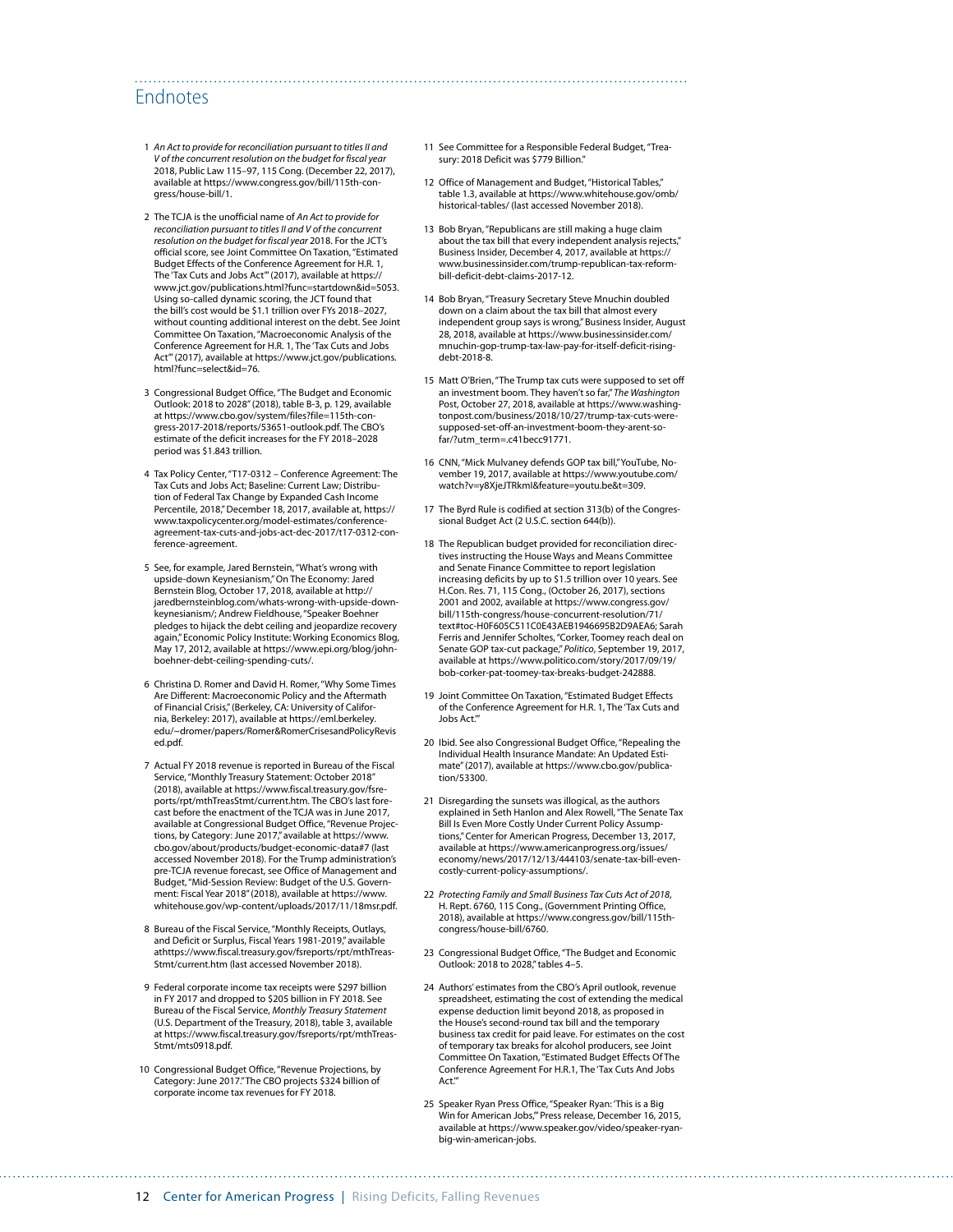- 26 Seth Hanlon, Testimony before the House Subcommittee on Ways and Means, "Tax Policy Hearing on Post Tax Reform Evaluation of Recently Expired Tax Provisions," March 14, 2018 available at [https://waysandmeans.house.gov/](https://waysandmeans.house.gov/wp-content/uploads/2018/03/20180314TP-Testimony-Hanlon.pdf) [wp-content/uploads/2018/03/20180314TP-Testimony-](https://waysandmeans.house.gov/wp-content/uploads/2018/03/20180314TP-Testimony-Hanlon.pdf)[Hanlon.pdf](https://waysandmeans.house.gov/wp-content/uploads/2018/03/20180314TP-Testimony-Hanlon.pdf).
- 27 Edward Kleinbard, "Senators picked Americans' pockets via degraded tax policy process," The Hill, December 4, 2017, available at [https://thehill.com/opinion/finance/363096](https://thehill.com/opinion/finance/363096-senators-picked-americans-pockets-via-degraded-tax-process) [senators-picked-americans-pockets-via-degraded-tax](https://thehill.com/opinion/finance/363096-senators-picked-americans-pockets-via-degraded-tax-process)[process.](https://thehill.com/opinion/finance/363096-senators-picked-americans-pockets-via-degraded-tax-process)
- 28 Michael J. Graetz, "Forward—The 2017 Tax Cuts: How Polarized Politics Produced Precarious Policy," *The Yale Law Journal* 128 (2018)*,* available at [https://www.yalelawjour](https://www.yalelawjournal.org/forum/foreword-the-2017-tax-cuts)[nal.org/forum/foreword-the-2017-tax-cuts.](https://www.yalelawjournal.org/forum/foreword-the-2017-tax-cuts)
- 29 David Kamin and others, "The Games They Will Play: Tax Games, Roadblocks, and Glitches Under the 2017 Tax Legislation," *Minnesota Law Review* 103 (2018), available at [https://papers.ssrn.com/sol3/papers.cfm?abstract\\_](https://papers.ssrn.com/sol3/papers.cfm?abstract_id=3089423)  $id = 3089423$
- 30 Alexandra Thornton, "11 Ways the Wealthy and Corporations Will Game the New Tax Law" (Washington: Center for American Progress, 2018), available at [https://www.americanprogress.org/issues/economy/](https://www.americanprogress.org/issues/economy/reports/2018/07/25/453981/11-ways-wealthy-corporations-will-game-new-tax-law/) [reports/2018/07/25/453981/11-ways-wealthy-corpora](https://www.americanprogress.org/issues/economy/reports/2018/07/25/453981/11-ways-wealthy-corporations-will-game-new-tax-law/)[tions-will-game-new-tax-law/.](https://www.americanprogress.org/issues/economy/reports/2018/07/25/453981/11-ways-wealthy-corporations-will-game-new-tax-law/)
- 31 David Morgan, "Corporations may dodge billions in U.S. taxes through new loophole: experts," Reuters, January 11, 2018, available at [https://www.reuters.com/article/us-usa](https://www.reuters.com/article/us-usa-tax-repatriation/corporations-may-dodge-billions-in-u-s-taxes-through-new-loophole-experts-idUSKBN1F035Q)[tax-repatriation/corporations-may-dodge-billions-in-u-s](https://www.reuters.com/article/us-usa-tax-repatriation/corporations-may-dodge-billions-in-u-s-taxes-through-new-loophole-experts-idUSKBN1F035Q)[taxes-through-new-loophole-experts-idUSKBN1F035Q](https://www.reuters.com/article/us-usa-tax-repatriation/corporations-may-dodge-billions-in-u-s-taxes-through-new-loophole-experts-idUSKBN1F035Q).
- 32 Jesse Eisinger and Paul Kiel, "After budget cuts, the IRS' Work Against Tax Cheats Is Facing 'Collapse,'" ProPublica, October 1, 2018, available at [https://www.propublica.org/](https://www.propublica.org/article/after-budget-cuts-the-irs-work-against-tax-cheats-is-facing-collapse) [article/after-budget-cuts-the-irs-work-against-tax-cheats](https://www.propublica.org/article/after-budget-cuts-the-irs-work-against-tax-cheats-is-facing-collapse)[is-facing-collapse](https://www.propublica.org/article/after-budget-cuts-the-irs-work-against-tax-cheats-is-facing-collapse).
- 33 Graetz, "Forward—The 2017 Tax Cuts: How Polarized Politics Produced Precarious Policy."
- 34 Thornton, "11 Ways the Wealthy and Corporations Will Game the New Tax Law"; Samantha Jacoby, "Industry Groups Lobby to Broaden Pass-Through Deduction," Center on Budget and Policy Priorities, October 19, 2018, available at [https://www.cbpp.org/blog/industry-groups-lobby-to](https://www.cbpp.org/blog/industry-groups-lobby-to-broaden-pass-through-deduction)[broaden-pass-through-deduction](https://www.cbpp.org/blog/industry-groups-lobby-to-broaden-pass-through-deduction); Kamin and others, "The Games they Will Play: Tax Games, Roadblocks, and Glitches Under the 2017 Tax Legislation."
- 35 See Brendan Duke, "8:05 a.m., September 5, 2018," Twitter, available at [https://twitter.com/Brendan\\_Duke/sta](https://twitter.com/Brendan_Duke/status/1037356124767494146)[tus/1037356124767494146;](https://twitter.com/Brendan_Duke/status/1037356124767494146) Kamin and others, "The Games they Will Play: Tax Games, Roadblocks, and Glitches Under the 2017 Tax Legislation"; Center on Budget and Policy Priorities, "Pass-Through Deduction Benefits Wealthiest, Loses Needed Revenue, and Encourages Tax Avoidance" (2018), available at https://www.cbpp.org/research/federal-tax/ pass-through-deduction-benefits-wealthiest-loses-needed-revenue-and-encourages#\_ftn3; Center on Budget and Policy Priorities' cites Mihir A. Desai, "Tax Reform, Round One," *Harvard Magazine*, May 2018, available at [https://](https://www.harvardmagazine.com/2018/05/mihir-desai-tax-reform) [www.harvardmagazine.com/2018/05/mihir-desai-tax-re](https://www.harvardmagazine.com/2018/05/mihir-desai-tax-reform)[form;](https://www.harvardmagazine.com/2018/05/mihir-desai-tax-reform) Daniel Shaviro, "Evaluating the New US Pass-Through Rules," *British Tax Review* (1) (2018)*,* available at [https://](https://papers.ssrn.com/sol3/papers.cfm?abstract_id=3141521) [papers.ssrn.com/sol3/papers.cfm?abstract\\_id=3141521;](https://papers.ssrn.com/sol3/papers.cfm?abstract_id=3141521) Shaviro suggests that the guardrails on the passthrough deduction "may have been directed more at Congressional revenue estimators, with an eye to lowering the Act's hastily computed revenue score, than at the aim of creating strong impediments in practice."
- 36 Congressional Budget Office, "The Budget and Economic Outlook: 2018 to 2028," p. 129.
- 37 The 10-year score was very modest in large part because under the legislation, the program expires, and deferred gains must be recognized by 2026, which was within the TCJA's 10-year budget window. However, Congress could of course extend the program.
- 38 Major financial institutions such as Goldman Sachs and major law firms are establishing Opportunity Zone groups. See Jim Tankersley, "Treasury Outlines Tax Breaks for Investing in Distressed Areas," *The New York Times,* October 18, 2018, available at [https://www.nytimes.com/2018/10/18/](https://www.nytimes.com/2018/10/18/business/treasury-opportunity-zones.html) [business/treasury-opportunity-zones.html](https://www.nytimes.com/2018/10/18/business/treasury-opportunity-zones.html).
- 39 Steven Rosenthal, "Opportunity Zones May create More Opportunities for Investors and Syndicators Than Distressed Communities," Tax Policy Center, August 2, 2018, available at [https://www.taxpolicycenter.org/taxvox/](https://www.taxpolicycenter.org/taxvox/opportunity-zones-may-create-more-opportunities-investors-and-syndicators-distressed) [opportunity-zones-may-create-more-opportunities](https://www.taxpolicycenter.org/taxvox/opportunity-zones-may-create-more-opportunities-investors-and-syndicators-distressed)[investors-and-syndicators-distressed;](https://www.taxpolicycenter.org/taxvox/opportunity-zones-may-create-more-opportunities-investors-and-syndicators-distressed) Tatiana Kimbo and Richard Phillips, "How Opportunity Zones Benefit Investors and Promote Displacement," Institute on Taxation and Economic Policy, August 10, 2018, available at [https://](https://itep.org/how-opportunity-zones-benefit-investors-and-promote-displacement/) [itep.org/how-opportunity-zones-benefit-investors-and](https://itep.org/how-opportunity-zones-benefit-investors-and-promote-displacement/)[promote-displacement/.](https://itep.org/how-opportunity-zones-benefit-investors-and-promote-displacement/) The law made more than half of all neighborhoods in America eligible for designation as Opportunity Zones, and many of the areas chosen to receive the designation by states are hardly distressed. The recently proposed Treasury Department regulations require less than two-thirds of the physical investment to be located in a zone, and similar policies attempted in the past have resulted in zone residents being displaced rather than uplifted. See Olugbenga Ajilore, "The Treasury Department's Regulations for Opportunity Zones Ignore the Communities They Should Serve," Center for American Progress, October 19, 2018, available at [https://www.americanprogress.org/issues/economy/](https://www.americanprogress.org/issues/economy/news/2018/10/19/458989/treasury-departments-regulations-opportunity-zones-ignore-communities-serve/) [news/2018/10/19/458989/treasury-departments-regula](https://www.americanprogress.org/issues/economy/news/2018/10/19/458989/treasury-departments-regulations-opportunity-zones-ignore-communities-serve/)[tions-opportunity-zones-ignore-communities-serve/](https://www.americanprogress.org/issues/economy/news/2018/10/19/458989/treasury-departments-regulations-opportunity-zones-ignore-communities-serve/).
- 40 Kamin and others, "The Games they Will Play: Tax Games, Roadblocks, and Glitches Under the 2017 Tax Legislation."
- 41 The Treasury Department and IRS proposed regulations issued in August 2018 to crack down on the scheme whereby states essentially allow taxpayers to make charitable contributions to public entities instead of paying taxes, so that the payments are deductible at the federal level as charitable contributions, which are not subject to a similar cap as deductions for SALT. Taxpayers may challenge these regulations in court. See Internal Revenue Service, "Contributions in Exchange for State or Local Tax Credits," August 27, 2018, available at [https://www.federalregister.](https://www.federalregister.gov/documents/2018/08/27/2018-18377/contributions-in-exchange-for-state-or-local-tax-credits) [gov/documents/2018/08/27/2018-18377/contributions-in](https://www.federalregister.gov/documents/2018/08/27/2018-18377/contributions-in-exchange-for-state-or-local-tax-credits)[exchange-for-state-or-local-tax-credits](https://www.federalregister.gov/documents/2018/08/27/2018-18377/contributions-in-exchange-for-state-or-local-tax-credits). The Treasury and IRS probably lack the authority to curb other workarounds that replace individual taxes with economically equivalent entity-level taxes, such as Connecticut's workaround for passthrough businesses.
- 42 *An Act to provide for reconciliation pursuant to titles II and V of the concurrent resolution on the budget for fiscal year 2018*, Public Laws 115–97, 115 Cong. (December 22, 2017), section 14103, available at [https://www.congress.gov/](https://www.congress.gov/bill/115th-congress/house-bill/1) [bill/115th-congress/house-bill/1](https://www.congress.gov/bill/115th-congress/house-bill/1).
- 43 Morgan, "Corporations may dodge billions in U.S. taxes through new loophole: experts."
- 44 Bloomberg estimates that corporations will pay \$131 billion of transition tax. Bloomberg's estimate does not include the capital gains tax or tax on dividends that corporate shareholders would pay when earnings are repatriated. However, given that tax-exempt entities own most corporate stock, that is unlikely to close the gap with the original estimate. See Allyson Versprille and Alison Bennett, "Early Numbers Show Repatriation Tax Haul Likely to Miss Estimates," Bloomberg BNA, May 31, 2018, available at [https://www.bna.com/early-numbers-show](https://www.bna.com/early-numbers-show-n57982093122/)[n57982093122/.](https://www.bna.com/early-numbers-show-n57982093122/)
- 45 Meg Wiehe and others, "Race, Wealth and Taxes: How the Tax Cuts and Jobs Act Supercharges the Racial Wealth Divide" (Washington: Institute on Taxation and Economic Policy, 2018), available at [https://itep.org/race-wealth-and](https://itep.org/race-wealth-and-taxes-how-the-tax-cuts-and-jobs-act-supercharges-the-racial-wealth-divide/)[taxes-how-the-tax-cuts-and-jobs-act-supercharges-the](https://itep.org/race-wealth-and-taxes-how-the-tax-cuts-and-jobs-act-supercharges-the-racial-wealth-divide/)[racial-wealth-divide/.](https://itep.org/race-wealth-and-taxes-how-the-tax-cuts-and-jobs-act-supercharges-the-racial-wealth-divide/)
- 46 Congressional Budget Office, "Repealing the Individual Health Insurance Mandate: An Updated Estimate"; Matt Fiedler, "9:20 a.m., May 24, 2018," Twitter, available at [https://twitter.com/MattAFiedler/sta](https://twitter.com/MattAFiedler/status/999686491184955392)[tus/999686491184955392.](https://twitter.com/MattAFiedler/status/999686491184955392)
- 47 Ari Natter and Jennifer A. Dlouhy, "Congress Is About to Allow Oil Drilling in Alaska's Arctic Wildlife Refuge," *Time*, December 20, 2017, available at [http://time.com/5074312/](http://time.com/5074312/alaska-anwr-oil-drilling-tax-bill/) [alaska-anwr-oil-drilling-tax-bill/.](http://time.com/5074312/alaska-anwr-oil-drilling-tax-bill/)